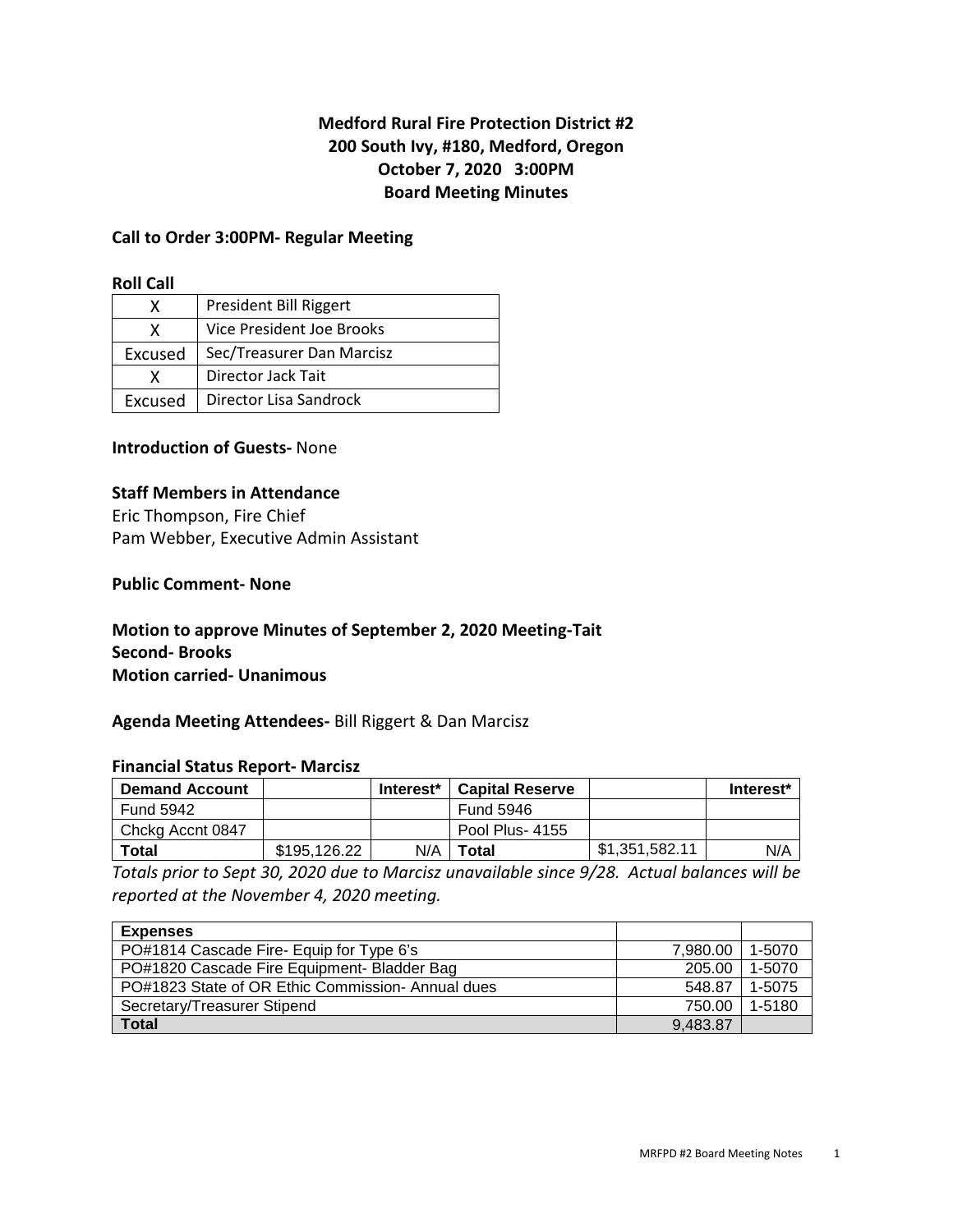**Expenses- Continued from Page 1 Motion to pay \$9,483.87 in expenses- Tait Second- Brooks Motion carried- Unanimous** 

**Correspondence-** None

## **New Business**

# **Tax Collection- Budget impact due to Almeda fire and potential reduced tax revenue**  There was a discussion regarding information provided by Marcisz (on file) and the properties that were affected during the Almeda fire. Chief noted that it is premature to know how the revenue will be affected. Chief informed the board that he will defer some of the larger 20-21 budgeted expenses, such as the pumper, until we have more information. He assured the board members that the department is maintaining at this time, but very conservative about new expenses. He anticipates MFD will receive a state reimbursement for lost and damaged equipment. It was determined that there is no action required at this time. The board will wait for more information.

# **Old Business-** None

#### **Fire Chief's Report**

## **Almeda Incident Update- Chief**

Chief gave an update on the fire and the cleanup efforts. FEMA has authorized class A reimbursement. Damages to the affected areas are estimated to be in the \$190,000,000 range. He noted that the State and Federal responses have been rapid. There will be challenges with rebuilding in the flood zone near Bear Creek. Medford Fire had all employees working with exception of four (two from fire prevention and two firefighters). Chief is grateful that the personnel made it through the incident without injury.

The subject of the communications to evacuate citizens was discussed. Chief explained that this incident involved multiple jurisdictions adding to the communication challenge. There will be further review of the use of the County Emergency Alert system. Chief noted that the City of Medford is in the process of building a Medford evacuation plan (normally something that is only done at the County level). The City is advocating assistance from outside the city to assist us with an After Action Report, especially to address the challenging areas. The Governor made a visit to Medford and had a conversation with local public safety members regarding forest and greenway management.

Riggert noted that the board appreciates the updates and forwarded emails throughout the incident.